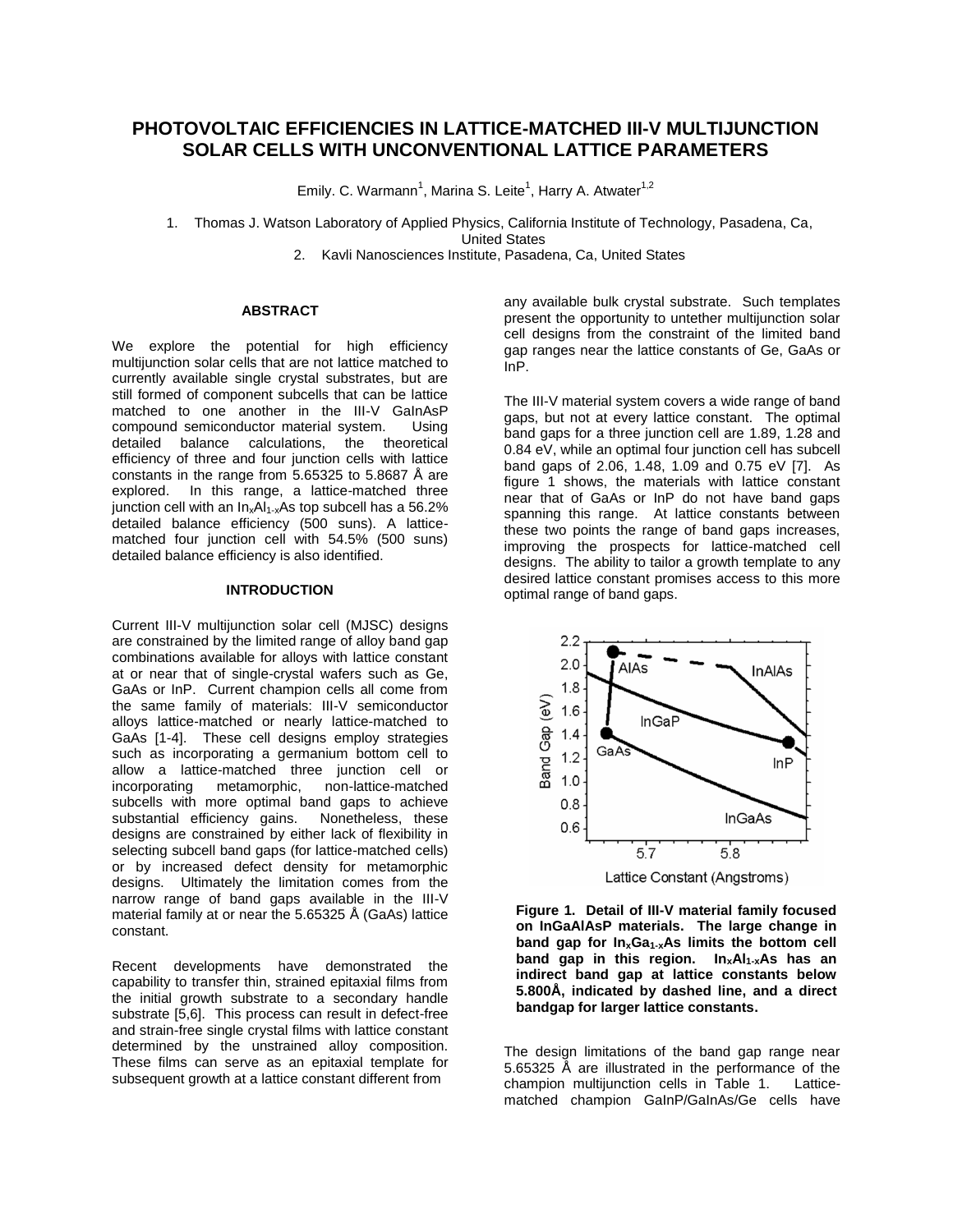measured and theoretical efficiencies shown in the top row. The detailed balance theoretical efficiency for lattice-matched GaInP/GaInAs/Ge cells is lower than that for the champion GaInP/GaInAs/Ge and GaInP/GaInAs/GaInAs metamorphic cells in the second and third rows of Table1. This lower theoretical efficiency is due to the less optimal combination of band gaps in this cell. In particular, the GaAs midcell band gap is higher than optimal, limiting the series current of the structure. Metamorphic champion cells can access a more optimal distribution of subcell bandgaps but this advantage is partially offset by the comparatively high dislocation densities, over 1x10<sup>6</sup>/cm<sup>2</sup> [2], which increase non-radiative recombination and limit cell performance. This compromise between band gap selection and material quality is evident in the similar performance of these different designs.

| Materials/Band Gaps | Measured<br>Efficiency | Detailed<br>Balance<br>Efficiency |
|---------------------|------------------------|-----------------------------------|
| GalnP/GalnAs/Ge     | 41.6%                  | 50.5% [2]                         |
| 1.9/1.4/0.7 eV [1]  | 364 suns               |                                   |
| GalnP/GalnAs/Ge     | 41.1%                  | 54.5% [8]                         |
| 1.8/1.3/0.7 eV [3]  | 454 suns               |                                   |
| GalnP/GalnAs/GalnAs | 40.8%                  | 53.0% [4,8]                       |
| 1.8/1.3/0.9 eV [4]  | 326 suns               |                                   |
| SolarJunction [9]   | 43.5%                  |                                   |
| Unpublished         | 400 suns               |                                   |

**Table 1. Champion MJSCs with subcell band gaps, record and theoretical efficiencies. The cell in row 1 is lattice matched, while the cells in rows 2 and 3 incorporate metamorphic subcells.**

To identify new potential designs for lattice matched MJSCs this analysis calculates the detailed balance efficiency for three and four junction MJSCs with lattice constant between 5.65325 Å (GaAs) and 5.8687 Å (InP). This region of the III-V family contains a wide range of direct band gaps available through ternary and quaternary alloys.

## **METHODS**

Detailed balance calculations provide a way to determine the thermodynamic limiting efficiency of a solar cell design under a range of conditions [9]. These calculations balance the absorbed photons, as determined by the material band gap and incident spectrum, with the collected carriers and radiative recombination (governed by operating voltage) in an ideal cell to determine the maximum conversion

efficiency as a function of the cell band gap and operating voltage. For multijunction designs, the problem can be further constrained to require the subcells to operate in electrical series.

This analysis assumed AM1.5 direct illumination under 500x concentration and a cell temperature of 300K. All cells are series-connected. Only band gap combinations that are all present at a particular lattice constant were considered. Specifically, the bottom cell band gap was selected to match that of  $In_xGa_1$ . <sub>x</sub>As at each of the lattice constants examined.

For three junction cells, the top and middle cell band gaps were optimized subject to the constraint that the top cell band gap not exceed that of  $In_xAl_{1-x}As$  at the particular lattice constant. This alloy has a band gap ranging from 1.59 to 2.12 eV in this region and transitions from a direct to an indirect gap near 5.800 Å. Calculations were performed at a lattice spacing of 0.005 Å and the data linearly interpolated. The results of the calculations for the three junction cells are presented in Figure 2.

Calculations for four junction efficiency assumed a bottom cell band gap equivalent to InGaAs at the desired lattice constant and a top cell band gap equivalent to InAlAs. The two mid cell band gaps were allowed to vary between these values and the overall detailed balance efficiency optimized. The results for the four junction cells are presented in Figure 3.



**Figure 2. Efficiency plot of three junction cells lattice matched between 5.65325 and 5.8687 Å calculated by detailed balance and shown as a function of top cell bandgap. The bottom cell bandgap is constrained to the InGaAs bandgap and top and middle cells are optimized. The band gap of InAlAs forms an upper limit for the top cell band gap at each lattice constant. The middle cell band gap is optimized for each point and not shown.**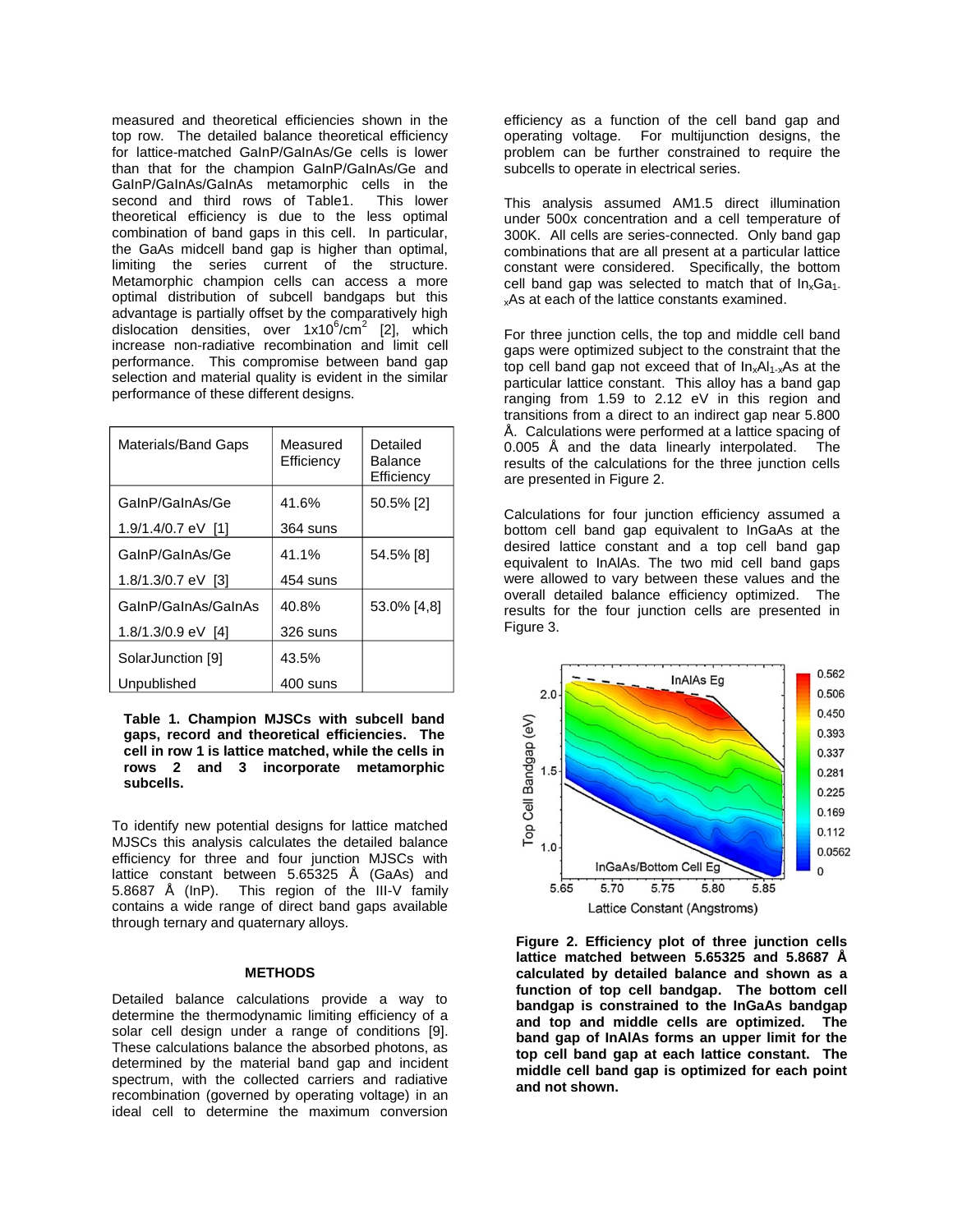

**Figure 3. Efficiency plot of four junction cells lattice matched between 5.65325 and 5.8687 Å shown as a function of cell 2 bandgap. The bottom cell is constrained to the InGaAs bandgap and the top cell is constrained to the InAlAs band gap. The second and third cells are optimized at each lattice constant. Cell 3 bandgap is optimized for each point and not shown.**

#### **RESULTS**

As figures 2 and 3 demonstrate, the efficiency varies dramatically over the region, with the highest potential efficiencies calculated for three and four junction cells lattice-matched between 5.79 and 5.82 Å. The presence of InAlAs as a direct, high bandgap material at lattice constants greater than 5.800 Å allows theoretical efficiencies in excess of 50% for three and four junction designs.

These plots can be divided into two regions where different features govern the efficiency of three and four junction cell designs. In the region from 5.800 to 5.8687 Å, the band gap of InGaAs varies from 0.94 to 0.77 eV, close to the optimal three and four junction bottom cell band gaps. The primary constraint on efficiency in this region comes from the top cell band gap limit set by InAlAs, which varies from 2.0 to 1.59 eV. At higher lattice constants, the InAlAs band gap is lower than optimal for three and four junction cells. At 5.8687 Å the efficiency is 40.7% for three junction and 36% for four junction cells. As the lattice constant decreases, these efficiencies increase to 56.2% for three junction and 54.5% for four junction cells at 5.800 Å. The three junction efficiency is only slightly lower at 5.810 Å, 55.9%.

At lattice constants below 5.800 Å the band gap of InAlAs ranges from 2.12 to 2.0 eV and poses neither current nor voltage constraint for the cells below. In this region the band gap of InGaAs varies from 1.424 to 0.94 eV, which is everywhere too high to be an optimal bottom cell for three or four junction designs and presents an increasingly severe current limit on

the designs. It is also important to note that InAlAs has an indirect band gap in this region, making it an impractical material for use in MJSCs. The analysis does not take into account the increased thickness an indirect band gap material would require, but this must be considered when identifying potential cell desians.

Figure 4 shows the optimized band gaps and efficiencies for three and four junction lattice matched cells. These band gaps correspond to the highest detailed balance efficiency possible for lattice matched cells at each lattice constant between 5.65325 and 5.8687 Å. Interestingly, the most efficient three junction cells from 5.800 and 5.810 Å do not incorporate top cells with the band gap of InAlAs at those lattice constants, rather they have top cells of approximately 1.9 eV band gap. This suggests that there is no benefit to further decreasing the lattice constant to improve the top cell band gap for three junction cells. Indeed, three junction cells at smaller lattice constants have lower efficiency due to the increasing band gap of InGaAs, which serves to limit the cell current. For lattice constants less than 5.73 Å, this current limit shifts the top cell optimal band gap back up to the limit imposed by InAlAs and the efficiency drops off rapidly. The maximum efficiency four junction cell is 54.5% at 5.798 Å. This is constrained by limits on both the top and bottom cell band gaps, resulting in a lower efficiency than can be achieved with three junctions.

As figure 4 shows, the four junction design is less efficient than a three junction design everywhere in this region. This counterintuitive result springs from the non-optimal top and bottom cell band gaps in this region, as caused by the InGaAs and InAlAs constraints. The ideal four junction design has a bottom cell band gap of 0.72 eV. This is lower than the band gap of InGaAs everywhere in this region of lattice constants, and consequently the bottom cell band gap limits the total number of photons available to the cell. This limitation is minimal near 5.8687 Å but grows increasingly severe as the lattice constant decreases and the bottom cell band gap varies from 0.77 to 1.424 eV. Specifically, the number of photons with sufficient energy to be absorbed by the cell drops by 63%. The ideal four junction top cell band gap is 2 eV, which is available at lattice constants below 5.800 Å, however this is the region with the most significant bottom cell current limits. In contrast, in the region from 5.800 to 5.8687 Å the InAlAs band gap decreases sharply. Here the top cell creates the current limits, which result in the steep drop in efficiency evident in figure 4 (c). The current limits created by the constraints on the top and bottom cell band gaps combine with the voltage limit created by the top cell band gap limit to negate any benefit from the additional spectral division gained by moving from three cells to four.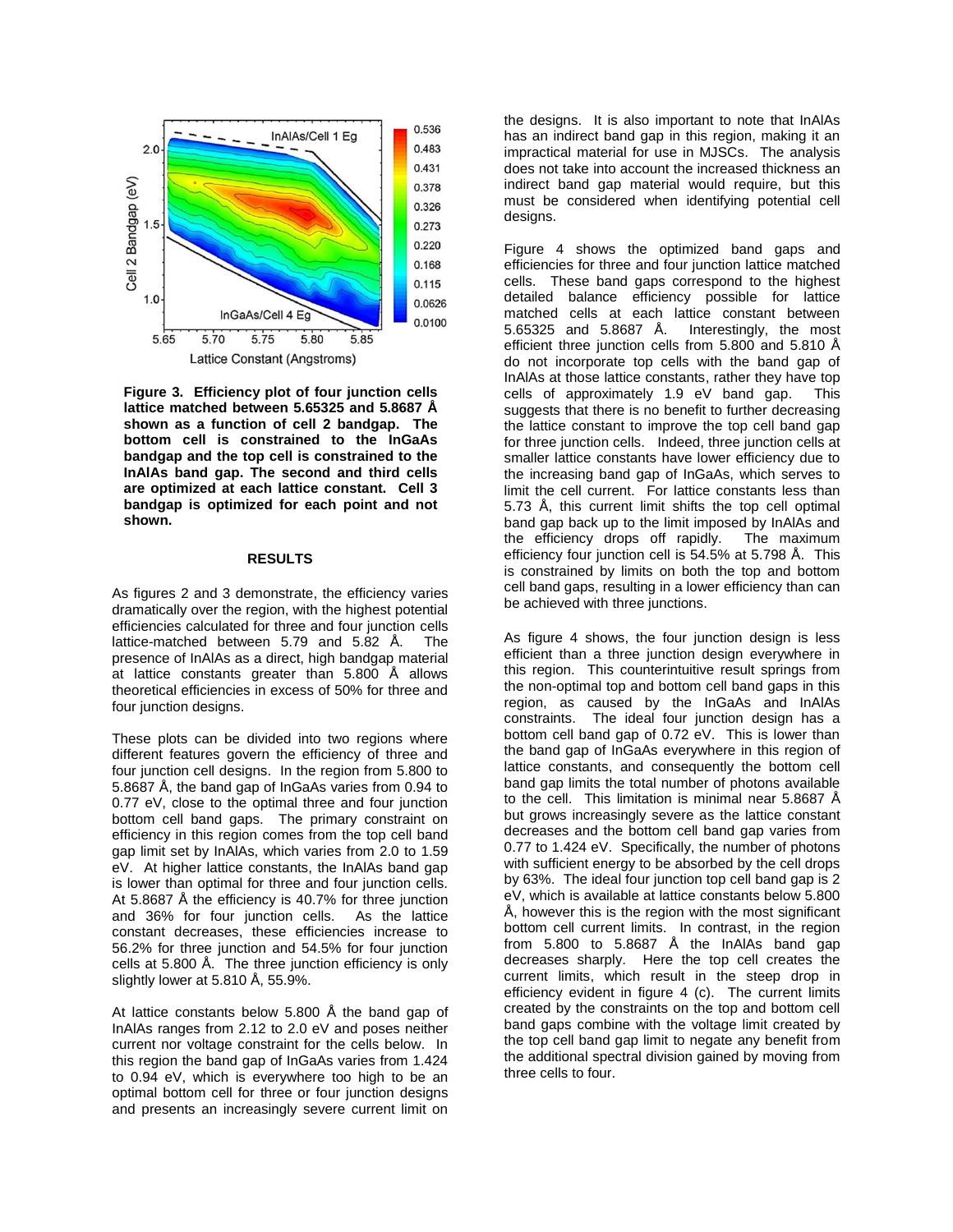

**Figure 4. Optimized band gaps for lattice matched (a) four and (b) three junction cells and (c) their detailed balance efficiency vs lattice constant for the region from 5.65325 (GaAs) and 5.8687 (InP) Å**

# **CONCLUSIONS**

Detailed balance calculations identify a 56.2% efficient three junction MJSC that is lattice-matched at 5.805 Å. This improves on current designs and motivates the fabrication of a 5.805 Å template for growth of these three junction cells. Analysis of four junction designs indicates there is insufficient range of band gaps in this region, resulting in current limited designs that are less efficient than three junction cells.

# **ACKNOWLEDGEMENTS**

The authors acknowledge financial support from the Department of Energy – Solar Energy Technology Program under Grant No. DE-FG36-08GO18071. We also acknowledge M. Archer for developing the detailed balance Matlab code.

## **REFERENCES**

[1] R. R. King, *et al*., "Band-gap Engineered Architectures for High-Efficiency Multijunction Concentrator Solar Cells," in *Proceedings of the 24th European Photovoltaic Solar Energy Conference*, Hamburg, Germany, 2009.

[2] R. King, et al., "40% Efficient Metamorphic GaInP/GaInAs/Ge Multijunction Solar Cells," *Applied Physics Letters* 2007; 90: 183516.

[3] W. Guter, et al., "Current-Matched Triple-Junction Solar Cell Reaching 41.1% Conversion Efficiency Under Concentrated Sunlight," *Appl. Phys. Lett***. 94**(22), 2009, p. 223504.

[4] J. F. Geisz, et al., "40.8% Efficient Inverted Triple-Junction Solar Cell with Two Independently Metamorphic Junctions," *Appl. Phys. Lett*. **93**(12), 2008, p. 123505.

[5] M. S. Leite, et al., "Wafer-Scale Strain Engineering of Ultra-Thin Semiconductor Crystalline Layers for Epitaxial Growth," *in review*, 2011.

[6] H. Fang, et al., "Strain Engineering of Epitaxially Transferred, Ultrathin Layers of III-V Semiconductor on Insulators," *Appl. Phys. Lett.* **98**(1) 2011, p.12111.

[7] I. Tobias and A. Luque, "Ideal Efficiency of Monolithic, Series-Connected Multijunction Solar Cells," *Progress in Photovoltaics* **10**, 2002, pp. 323- 329.

[8] S. Kurtz, D. Myers, W. E. McMahon, J. Geisz, and M. Steiner, "A Comparison of Theoretical Efficiencies of Multi-Junction Concentrator Solar Cells," *Progress in Photovoltaics* **16**(6), 2008, pp. 537–546.